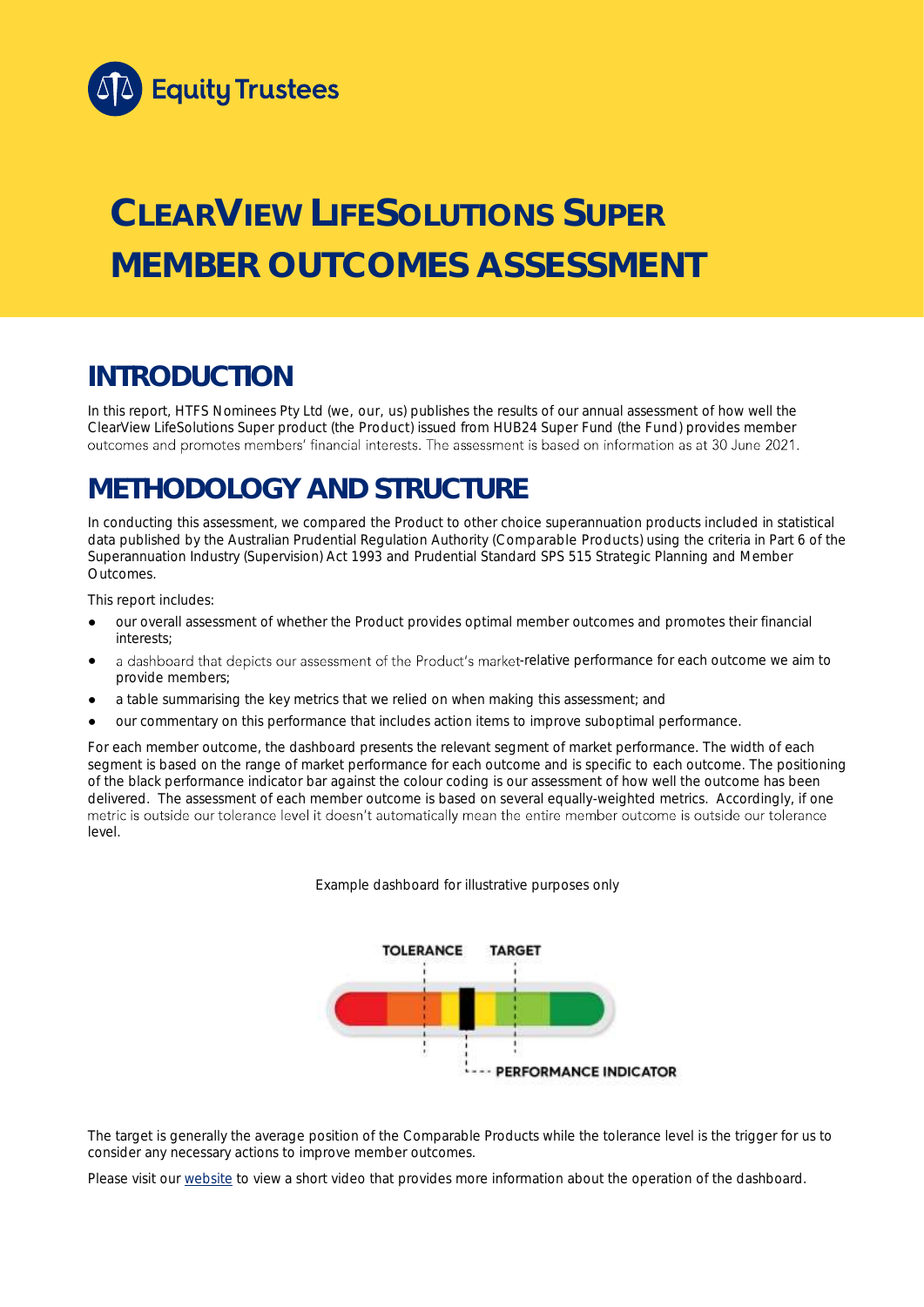

## **OVERALL ASSESSMENT**

Having carefully considered the comparisons of the Product with Comparable Products set out in this report, including the dashboards, metrics, commentary, and other relevant information available to us at the time of writing, we have concluded that as a result of the following factors the Product is promoting members' financial interests:

- 1. the fees and costs that affect the return to members are appropriate having regard to their financial interests;
- 2. the net returns for the Product (i.e. returns after deducting all fees, costs and taxes) are consistent with market rates;
- 3. the level of investment risk for the Product is acceptable in relation to the net returns generated;
- 4. the investment strategy for the Product is appropriate;
- 5. the options, benefits and facilities offered in the Product are appropriate for members;
- 6. the insurance premium charged for the Product does not inappropriately erode members' account balances;
- 7. the insurance strategy for the Product is appropriate; and
- 8. the scale of the Product and the Fund does not disadvantage members.

## **DASHBOARD**

## **STRATEGIC CONTEXT**

Working together with the Fund's Promoter, HUB24, the Fund's purpose is to make a difference in members' lives by connecting them to innovative solutions that create better outcomes. The strategy for the Fund is focused on continued growth and investment in product and technology solutions that can help members better engage with and grow their superannuation.

To support this purpose, our goals for the Fund are to achieve greater economies of scale to enable ongoing improvements for members, increased member engagement through technology and innovation, and service excellence for members.

The Product is a choice superannuation product.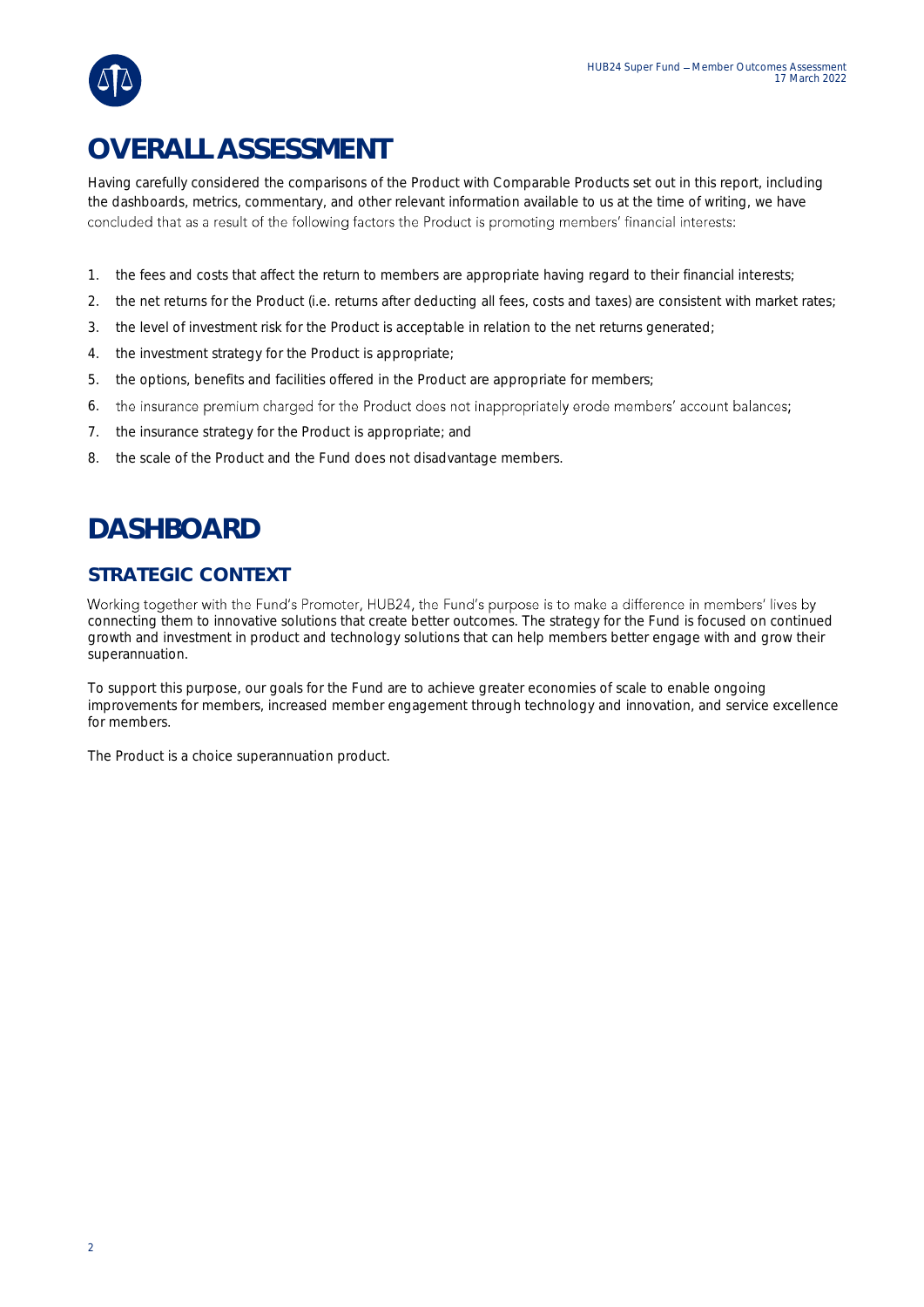

### **INVESTMENT RISK AND RETURN**



#### **Commentary**

The performance indicator measures the average investment risk and return of all investment options in the Product over one, three and five-year periods.

The performance indicator, which does not meet our target and is within our tolerance level, is based on an equal weighting of all the metrics in the above table.

This commentary focuses on the five-year return to 30 June 2021, and the number of negative annual returns since the Product's inception. When reading this commentary, it's important to bear in mind that past performance is not a reliable indicator of future performance.

Over the five years to 30 June 2021 the major detractors from investment performance were fees, taxes and investment manager performance. In this regard, it's important to note that ClearView Life quarantees the capital that members invest minus tax, fees and premiums paid for life insurance cover. However, no part of the investment return is guaranteed.

The ClearView Life Super Cash Fund investment option aims to earn returns that match headline Consumer Price Index increases over rolling one-year periods.

Given the Product's purpose, we are comfortable that the net returns are appropriate for members.

Investment risk, as measured by the number of negative annual returns for the Product since its inception meets our target. No remedial action is required as a result of this assessment.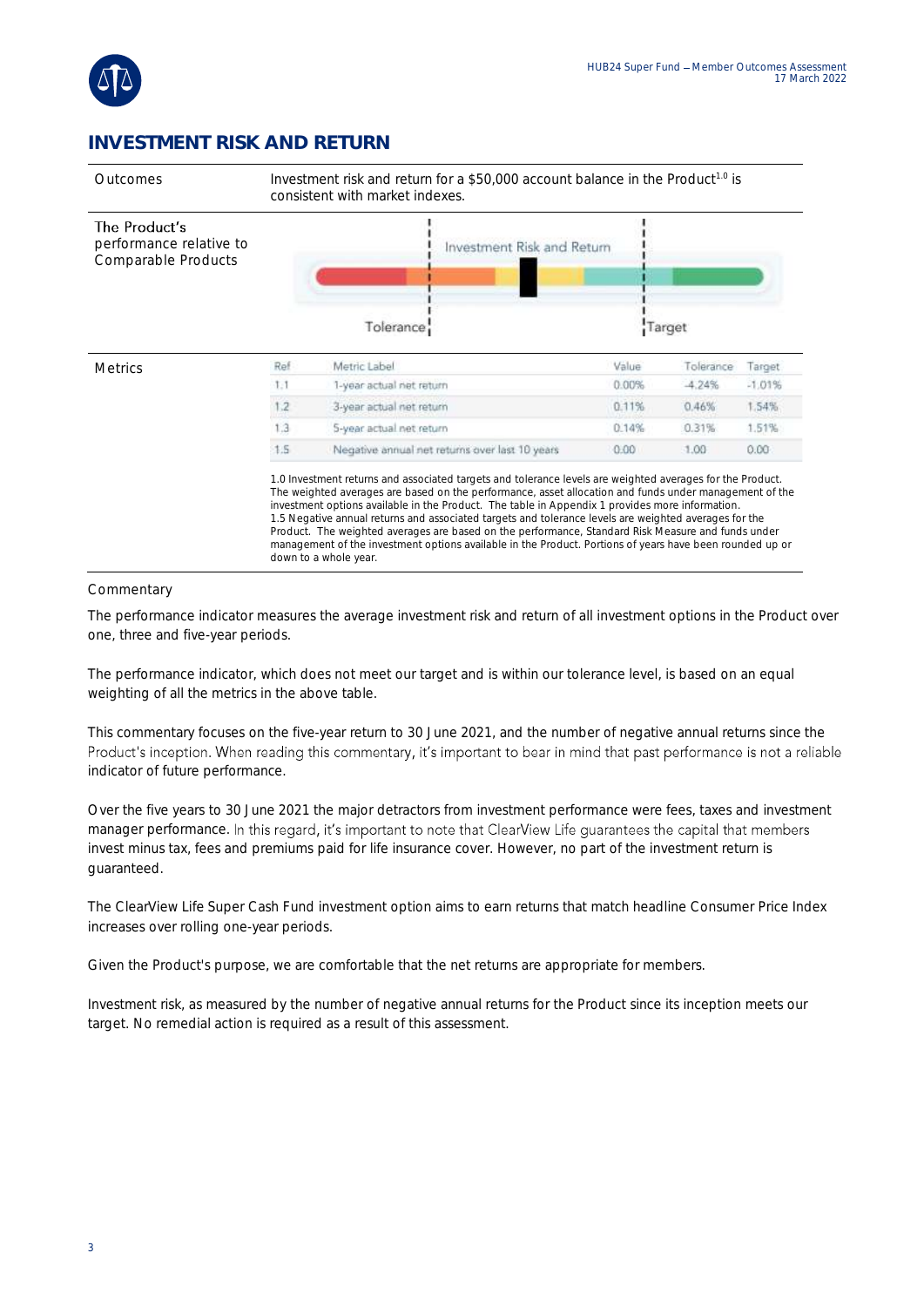

## **FEES AND COSTS**



 $3.2$ 0.85% 0.60% **Investment** fees 1.10% 33 **Total** fees 1.10%  $1.50%$ 1.00%

3.2 These fees include a weighted average investment fee that is based on the investment fees and funds under management of the investment options available in the Product.

#### Commentary

This table lists the Product's administration and investment fees. Other fees may be payable which are set out in the Product's disclosure documents.

The performance indicator measures administration and investment fees together against Comparable Products.

The performance indicator, which does not meet our target and is within our tolerance level is based on an equal weighting of each metric in the above table.

As a result, we are comfortable that fees and costs are consistent with market rates and therefore are appropriate having regard to members financial interests.

### **INSURANCE CLAIM MANAGEMENT**



| <b>Metrics</b> | Ref | Metric Label                                 | Value  | Tolerance | Target. |
|----------------|-----|----------------------------------------------|--------|-----------|---------|
|                | 5.1 | Insurer's declined claims ratio - life cover | 17.65% | 3.70%     | 2.42%   |
|                | 5.3 | Insurer's declined claims ratio - TPD cover. | 33,33% | 17.30%    | 12.27%  |
|                | 5.5 | Insurer's declined claims ratio - IP cover   | 9.27%  | 7.80%     | 5.59%   |
|                | 5.7 | Insurance-related EDR complaints             | 1.41   | 2.37      | 1.01    |

5.6 IP means "Income Protection" 5.7 EDR means "External Dispute Resolution".

5.7 This is the annual number of insurance-related complaints to the Australian Financial Complaints

Authority per 10,000 member accounts.

#### Commentary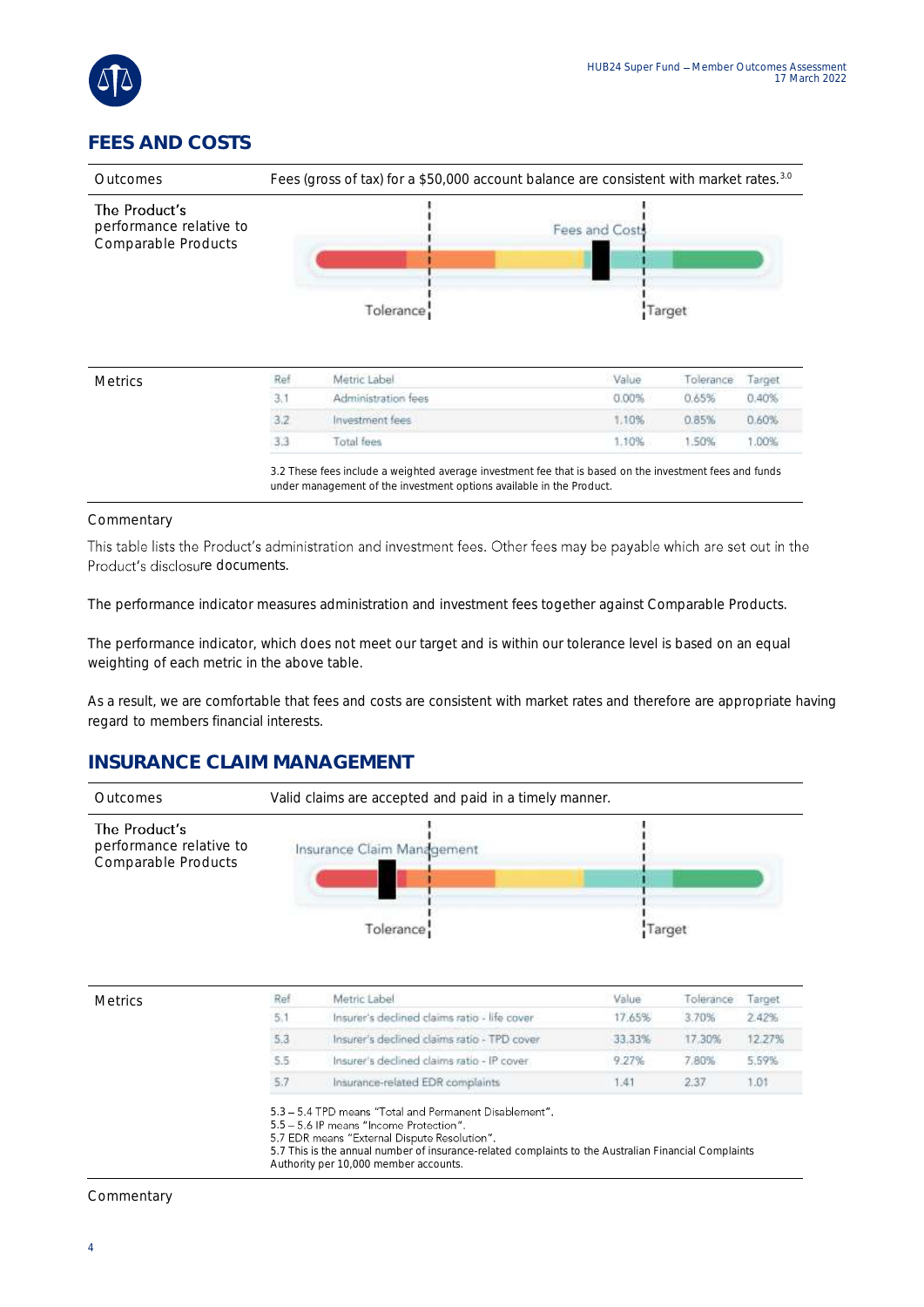

The performance indicator measures the acceptance of insurance claims and the quality of the claims process against Comparable Products.

The performance indicator, which is outside our tolerance level, is based on an equal weighting of all the metrics in the above table.

The insured benefits in this Product are supported by retail life insurance policies. For this suite of policies, in the year ended 30 June 2021 the Fund's insurer:

- paid 14 death benefit claims and declined 3 death benefit claims;
- paid 8 TPD benefit claims and declined 4 TPD claims; and
- paid 137 IP claims and declined 14 IP claims.

We review all declined insurance claims to make sure the insurer has acted fairly and reasonably, and consistently with the relevant policy terms and conditions. Based on these reviews, we are comfortable that denied claims have been considered appropriately.

The number of insurance-related complaints that have been made to the Australian Financial Complaints Authority does not meet our target and is within our tolerance level. No remedial action is required as a result of this assessment.

As a result, we are comfortable that valid claims are accepted and paid in a timely manner.

All insurance cover is voluntary. We believe that the appropriate level of insurance cover is a balance between the amount of cover required (based on the maintenance of the member's, and their dependants', standard of living in the event of a claim) and the affordability of that cover for the member.

Members have the opportunity to seek personal financial advice if required, select their own level of insurance cover and cancel their cover if no longer required. Therefore:

- the insurance premiums charged for the Product do not inappropriately erode members' account balances; and
- the insurance strategy for the Product is appropriate.

#### Outcomes Administration services satisfy member expectations. The Product's performance relative to Administration Services Comparable Products Tolerance Target Ref Metric Label Value Tolerance Target Metrics  $7.1$  $0.26$  $2.07$ Administration-related EDR complaints 4.82  $7.2$ Service Level Achievement 72.00% 90.00% 95.00% 7.1 EDR means "External Dispute Resolution". 7.1 This is the annual number of administration-related complaints to the Australian Financial Complaints Authority per 10,000 member accounts. 7.2 Service level achievement measures the portion of new member, contribution and benefit payment transactions that were processed within our service level.

### **MEMBER SERVICES**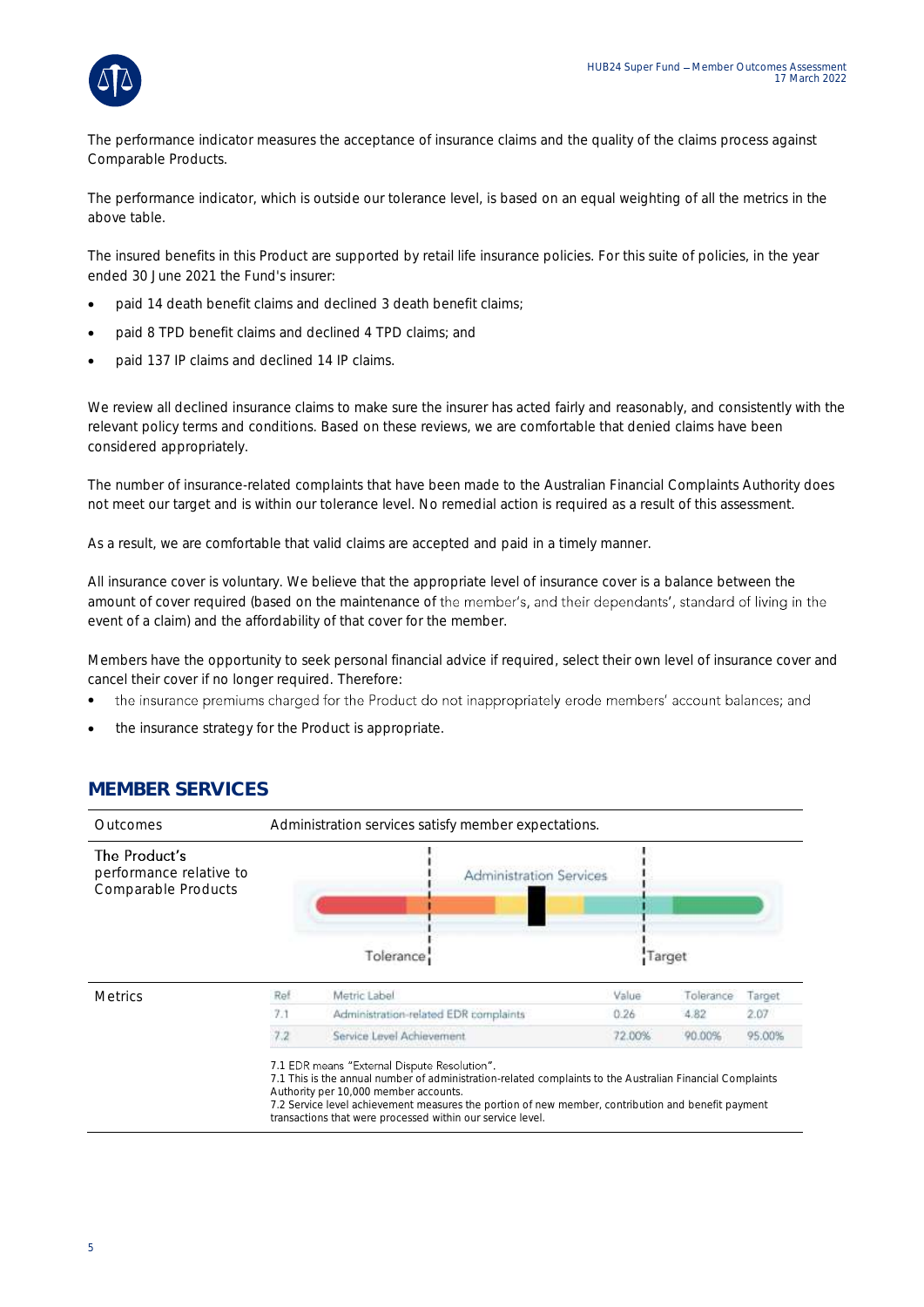

#### **Commentary**

The performance indicator measures the delivery of administration services against our service levels.

The performance indicator, which does not meet our target and is within our tolerance level is based on an equal weighting of the above metrics.

Service level achievement (72%) is outside our tolerance level. Although our 5-day service level has not been achieved, benefit payments are generally made within the longer (30-day) timeframe allowed under the superannuation law.

It is also important to note that the processing of benefit payment transactions can often be delayed due to factors generally outside of our control, such as, the availability of funds required in the Wrap Cash Account to process the transaction. This may have a direct impact on the achievement of our service level.

The number of complaints about administration services that have been made to the Australian Financial Complaints Authority meets our target. No remedial action is required as a result of this assessment.

As a result, we are comfortable that administration services satisfy member expectations because the number of administration related complaints requiring external remediation meets our target, and transactions are being processed in accordance with our service level or the superannuation law. Therefore, we consider the options, benefits and facilities offered in the Product are appropriate for members.



### **SUSTAINABILITY**

#### Commentary

The performance indicator measures the delivery of administration services against our service levels.

The performance indicator, which is below our target and within our tolerance level is based on equal weighting of the above metrics.

Service level achievement (72%) is below our target and outside our tolerance level. Although our 5-day service level has not been achieved, benefit payments are generally made within the longer (30-day) timeframe allowed under the superannuation law.

The number of complaints about administration services that have been made to the Australian Financial Complaints Authority is below our target and tolerance level. No remedial action is required as a result of this assessment.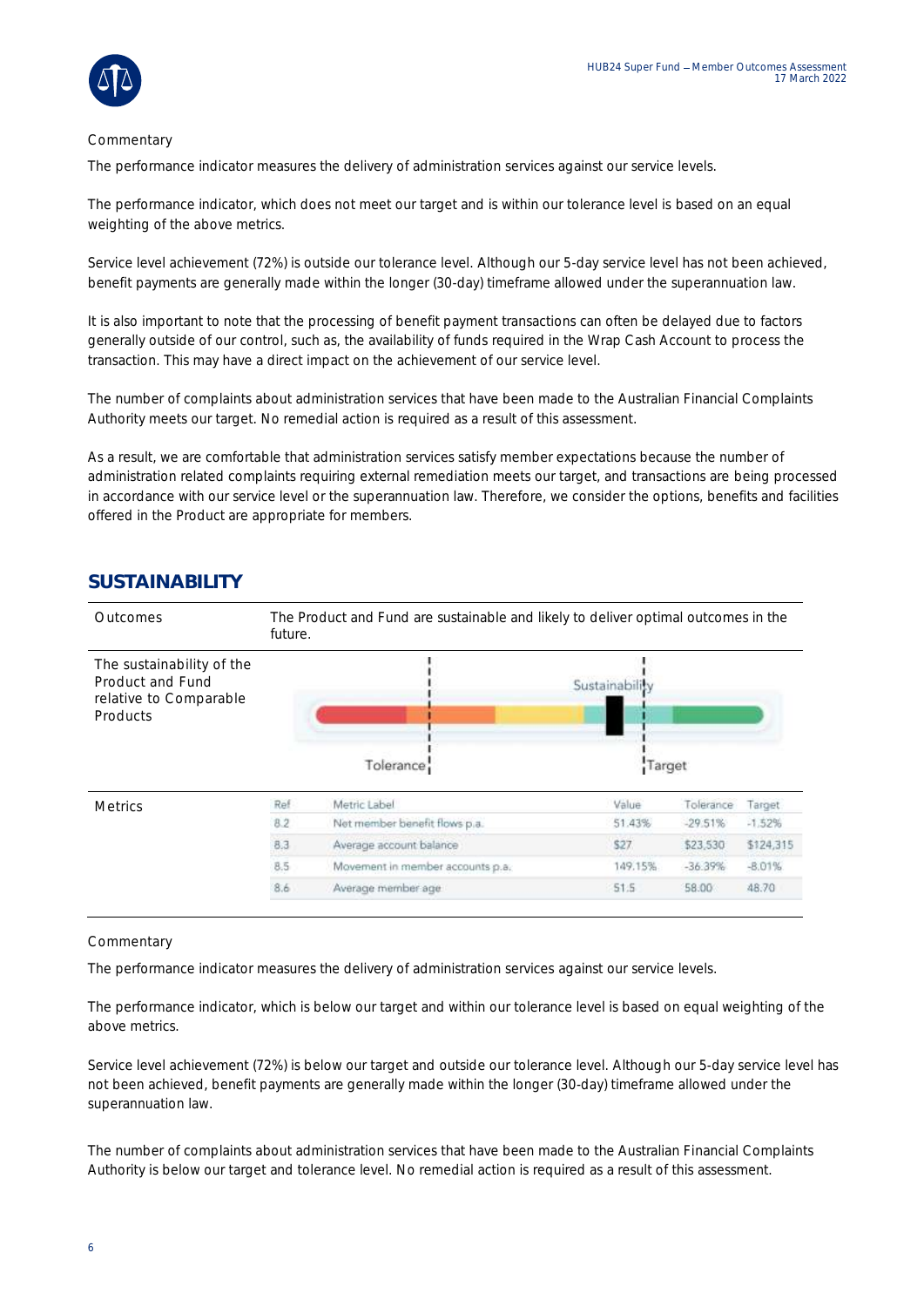



As a result, we are comfortable that administration services satisfy member expectations because the number of administration related complaints requiring external remediation is below target, and transactions are being processed in accordance with our service level or the superannuation law. Therefore, we consider the options, benefits and facilities offered in the Product are appropriate for members.

### **LIQUIDITY**



#### **Commentary**

The performance indicator measures the Fund's ability to meet benefit and rollover requests in a timely manner.

The performance indicator does not meet our target and is within our tolerance level. No remedial action is required as a result of this assessment.

We regularly monitor whether the investments and insurance policies would be able to meet cash requirements in extreme situations. Based on our analysis, we consider that benefits are supported by liquid investments and an insurer with a good capacity to meet its financial commitments.

As a result, we are comfortable that the level of liquidity risk for the Product is acceptable.